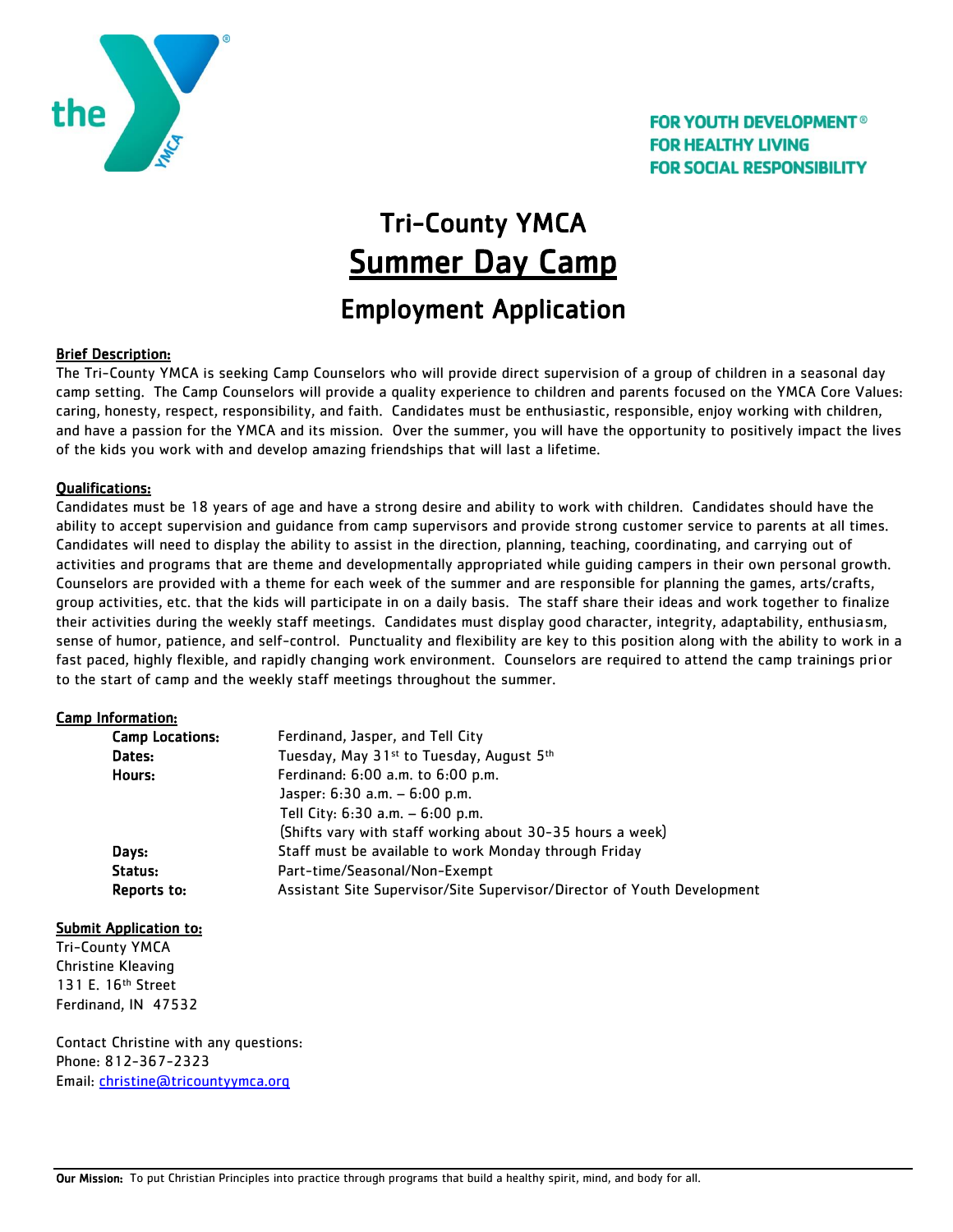# Applicant Information:

| <b>Street Address</b><br>State<br>Zip Code<br>City<br><b>Email Address</b><br><b>Cell Phone Number</b><br><b>Education:</b><br>Year of Graduation: High School: _________<br>$Collect: ____________$<br><b>Personal References:</b><br>Please list references who are not related to you and who are not previous employers:<br>Name: The contract of the contract of the contract of the contract of the contract of the contract of the contract of the contract of the contract of the contract of the contract of the contract of the contract of the cont<br>$\mathbf{1}$ .<br>2.<br>3. | <b>First Name</b> | M.I. | Last Name | Today's Date                           |
|----------------------------------------------------------------------------------------------------------------------------------------------------------------------------------------------------------------------------------------------------------------------------------------------------------------------------------------------------------------------------------------------------------------------------------------------------------------------------------------------------------------------------------------------------------------------------------------------|-------------------|------|-----------|----------------------------------------|
|                                                                                                                                                                                                                                                                                                                                                                                                                                                                                                                                                                                              |                   |      |           |                                        |
|                                                                                                                                                                                                                                                                                                                                                                                                                                                                                                                                                                                              |                   |      |           |                                        |
|                                                                                                                                                                                                                                                                                                                                                                                                                                                                                                                                                                                              |                   |      |           |                                        |
|                                                                                                                                                                                                                                                                                                                                                                                                                                                                                                                                                                                              |                   |      |           |                                        |
|                                                                                                                                                                                                                                                                                                                                                                                                                                                                                                                                                                                              |                   |      |           |                                        |
|                                                                                                                                                                                                                                                                                                                                                                                                                                                                                                                                                                                              |                   |      |           |                                        |
|                                                                                                                                                                                                                                                                                                                                                                                                                                                                                                                                                                                              |                   |      |           |                                        |
|                                                                                                                                                                                                                                                                                                                                                                                                                                                                                                                                                                                              |                   |      |           |                                        |
|                                                                                                                                                                                                                                                                                                                                                                                                                                                                                                                                                                                              |                   |      |           |                                        |
|                                                                                                                                                                                                                                                                                                                                                                                                                                                                                                                                                                                              |                   |      |           | Length of Association: ______________  |
|                                                                                                                                                                                                                                                                                                                                                                                                                                                                                                                                                                                              |                   |      |           |                                        |
|                                                                                                                                                                                                                                                                                                                                                                                                                                                                                                                                                                                              |                   |      |           | Length of Association: _______________ |
|                                                                                                                                                                                                                                                                                                                                                                                                                                                                                                                                                                                              |                   |      |           |                                        |
|                                                                                                                                                                                                                                                                                                                                                                                                                                                                                                                                                                                              |                   |      |           | Length of Association: _______________ |
|                                                                                                                                                                                                                                                                                                                                                                                                                                                                                                                                                                                              |                   |      |           |                                        |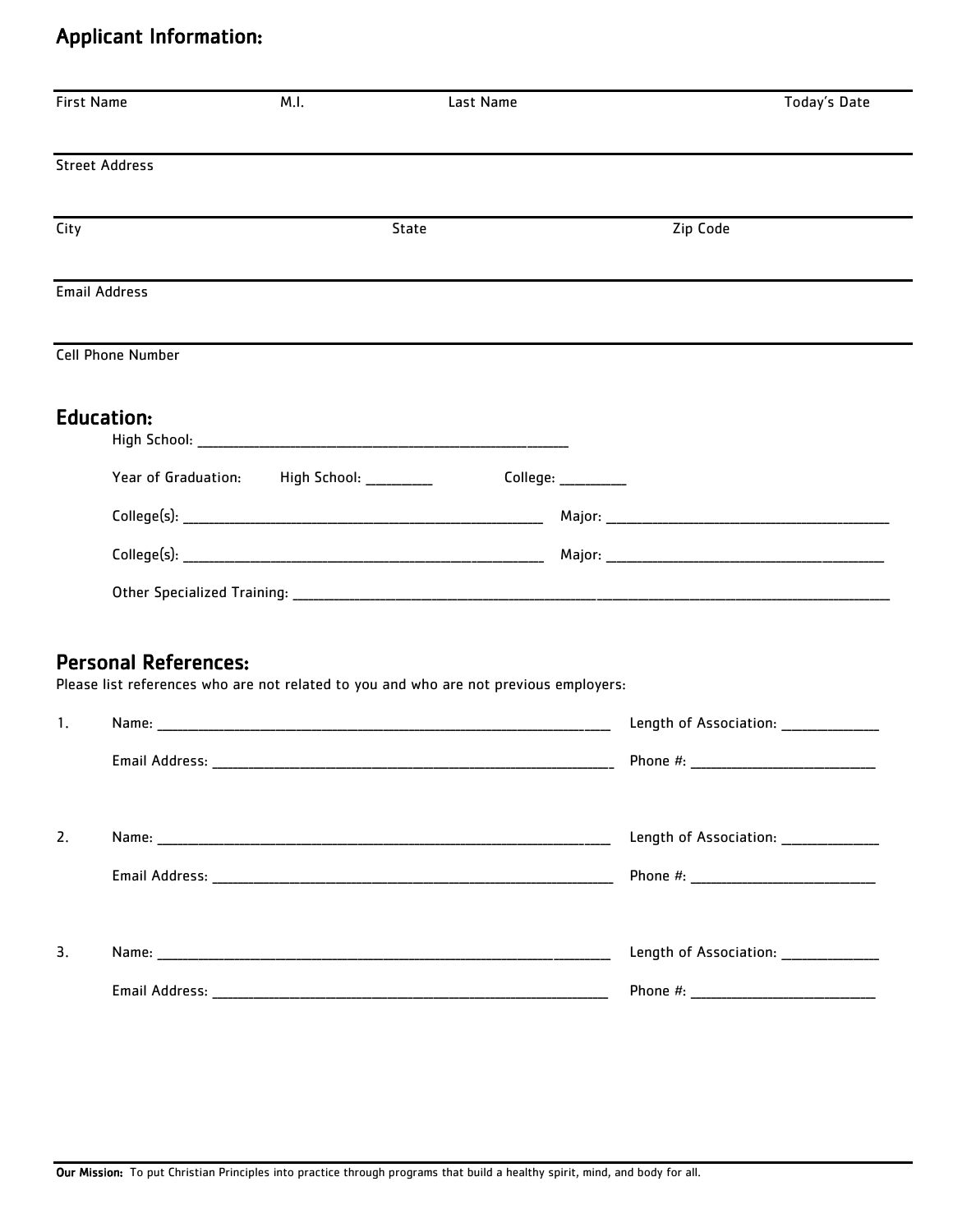### Please number in order of preference (1=first choice, 2=second choice, 3=third choice) the following groups you are interested in working with:

\_\_\_\_\_\_\_ Counselor for Kindergarteners **\_\_\_\_\_\_** Counselor for 1st Graders **Counselor for 2<sup>nd</sup> Graders** \_\_\_\_\_\_\_ Counselor for 3rd Graders \_\_\_\_\_\_\_ Counselor for 5th Graders **\_\_\_\_\_\_** Counselor for 4<sup>th</sup> Graders

\_\_\_\_\_\_\_ Assistant Site Supervisor (Assistant Leader of the Camp) \_\_\_\_\_\_\_ Site Supervisor (Leader of the Camp)

1. Why are you interested in becoming a YMCA Summer Camp Counselor?

2. What are your strengths when it comes to working with children in a group setting?

3. What skills do you possess that would make you an asset to our summer day camp program?

4. Do you have any experience in a day camp setting/working with children?

5. What do you hope to gain from this position?